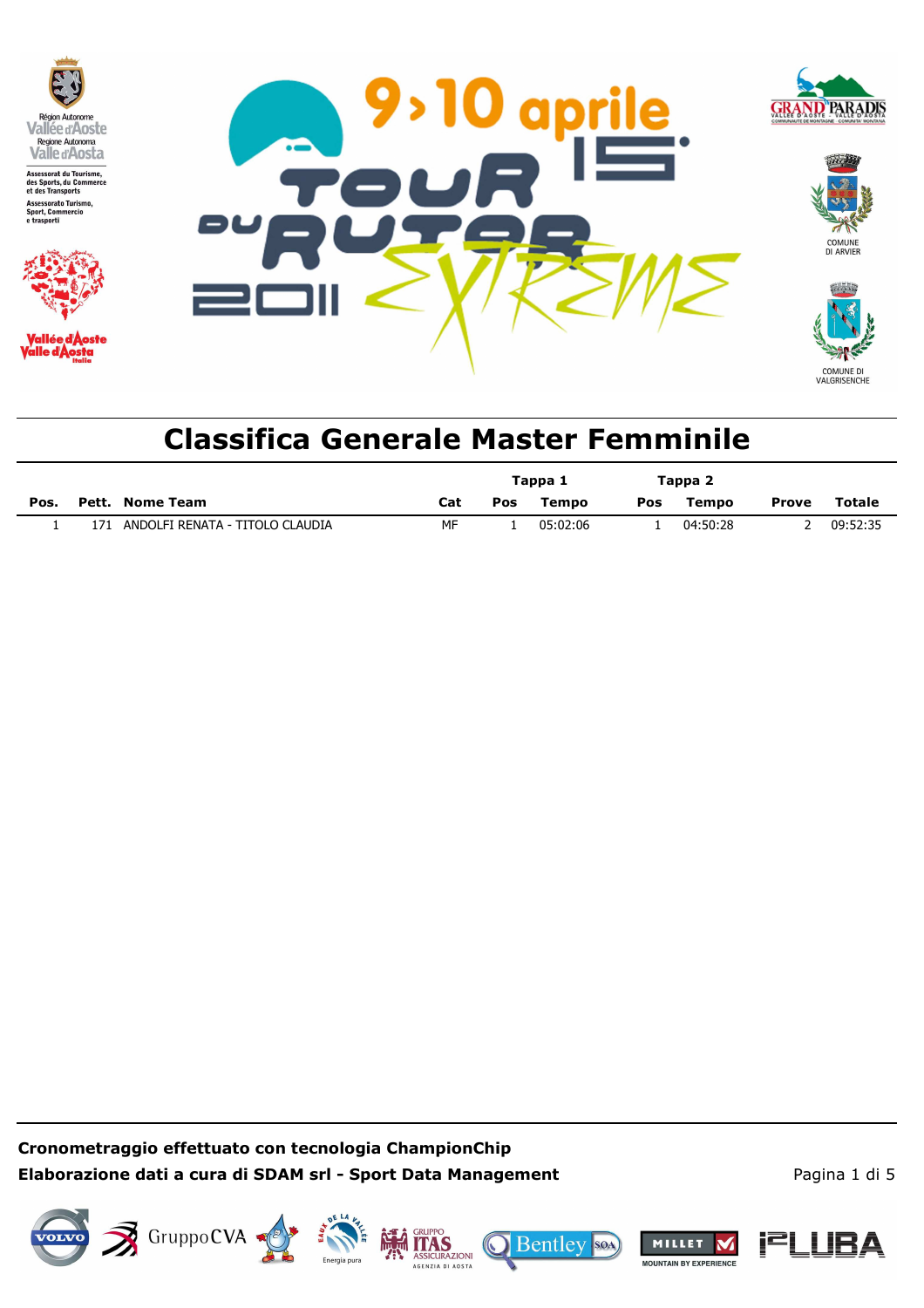## **Classifica Generale Master Maschile**

|      |     |                                      |     | Tappa 1    |              | Tappa 2 |          |               |               |
|------|-----|--------------------------------------|-----|------------|--------------|---------|----------|---------------|---------------|
| Pos. |     | Pett. Nome Team                      | Cat | <b>Pos</b> | <b>Tempo</b> | Pos     | Tempo    | Prove         | <b>Totale</b> |
|      | 103 | INNERKOFLER EUGEN - WURZER MANFRED   | MM  |            | 03:20:23     | 1       | 03:09:57 | $\mathcal{P}$ | 06:30:20      |
| 2    | 102 | BERNHART MATTHIAS - HUNDEGGER PETER  | MM  | 2          | 03:45:39     | 3       | 03:38:24 |               | 07:24:04      |
| 3    | 108 | CANONICO ROBERTO - CARGNINO ANDREA   | MM  | 3          | 03:50:06     | 2       | 03:37:29 |               | 07:27:36      |
| 4    | 111 | MIGLIETTA MARCO - RIZOTTO ITALO      | MM  | 5.         | 04:07:06     | 6       | 03:51:22 |               | 07:58:29      |
| 5.   | 105 | BRIVIO FAUSTO - VAIRETTI DANIELE     | MM  | 6          | 04:11:06     | 5.      | 03:51:10 |               | 08:02:17      |
| 6    | 104 | MARITAN SERGIO - RIVOIRA PIER BIAGIO | MM  | 7          | 04:20:14     | 4       | 03:43:01 |               | 08:03:15      |
| 7    | 101 | ARMIN PFAFF - SCHMIEGER WOTTGANG     | MM  | 4          | 04:07:00     | 7       | 03:59:09 |               | 08:06:09      |
| 8    | 107 | SARTOGO MONICA - ZANOTELLI TOMMASO   | MМ  | 8          | 04:35:25     | 8       | 04:26:27 |               | 09:01:53      |
| 9    | 109 | CHARRUAZ GIORGIO - GAVIGLIO ROBERTO  | MM  | 9          | 04:47:39     | 9       | 04:28:35 |               | 09:16:14      |
| 10   | 106 | BLOTTO CLAUDIO - COLLE MASSIMO       | MM  | 10         | 04:57:36     | 10      | 04:56:01 |               | 09:53:38      |

**Cronometraggio effettuato con tecnologia ChampionChip Elaborazione dati a cura di SDAM srl - Sport Data Management** Pagina 2 di 5

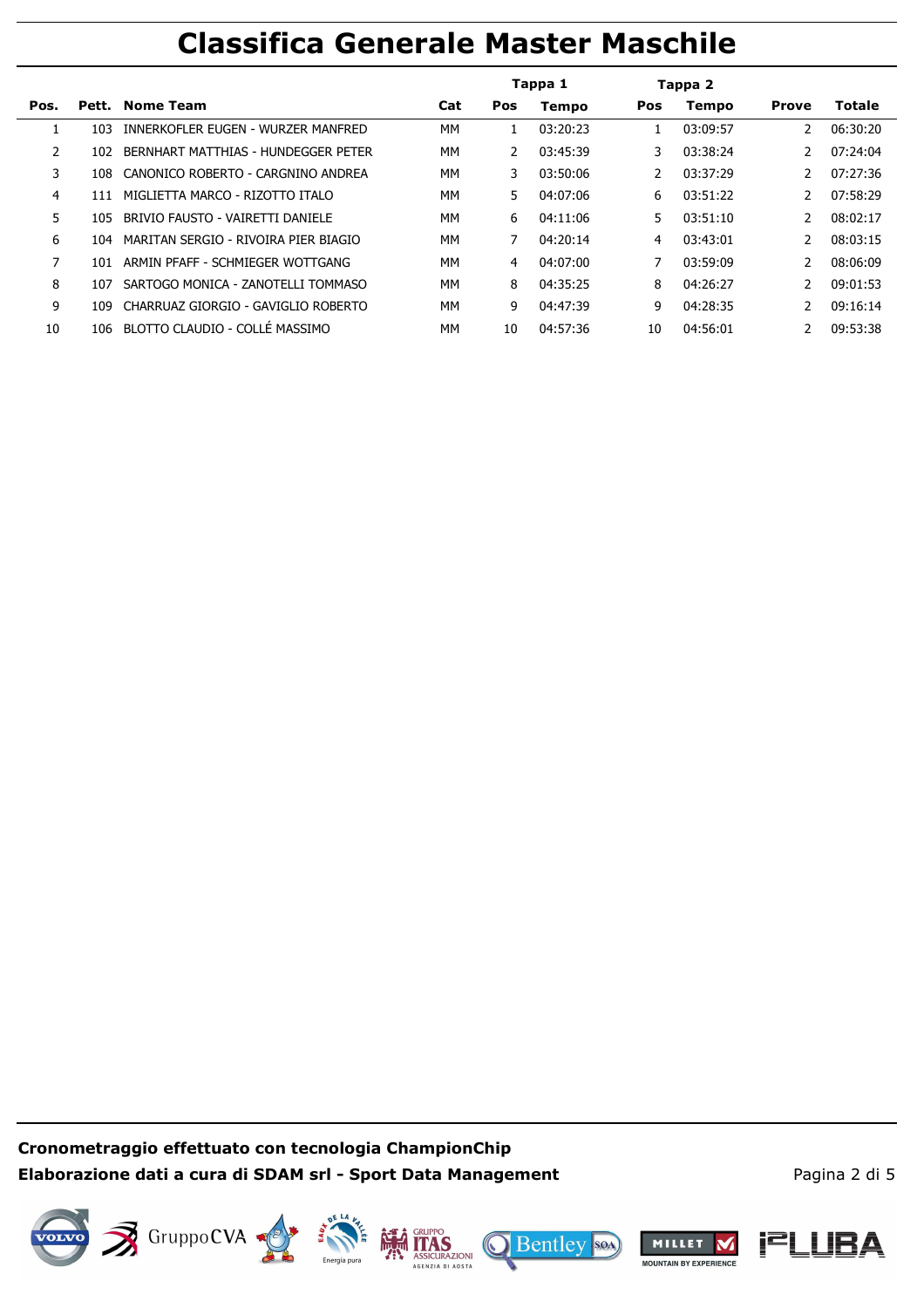# **Classifica Generale Senior Femminile**

|      |       |                                          |           | Tappa 1 |              | Tappa 2    |              |               |               |
|------|-------|------------------------------------------|-----------|---------|--------------|------------|--------------|---------------|---------------|
| Pos. | Pett. | <b>Nome Team</b>                         | Cat       | Pos     | <b>Tempo</b> | <b>Pos</b> | <b>Tempo</b> | <b>Prove</b>  | <b>Totale</b> |
|      | 151   | MIREIA MIRO VALERA - PELLISSIER GLORIANA | <b>SF</b> |         | 03:08:17     |            | 03:03:15     | 2             | 06:11:33      |
| 2    | 155   | GIANATTI ALESSANDRA - TOMATIS KATIA      | SF        | 3       | 03:54:03     | 2          | 03:43:08     |               | 07:37:12      |
| 3    | 160   | GIANOTTI RAFFAELLA - MURACHELLI MICOL    | <b>SF</b> | 4       | 04:20:14     | 3          | 04:01:33     | $\mathcal{P}$ | 08:21:47      |
| 4    | 159   | IEMMI ILARIA - LUPU ZINAIDA              | <b>SF</b> | 5.      | 04:27:59     | 4          | 04:08:53     |               | 08:36:52      |
| 5    | 156.  | DELLA VEDOVA PAOLA - ORLANDO MARIA       | SF        | 6       | 04:40:36     | 5.         | 04:13:54     |               | 08:54:30      |
| 6    | 172.  | BALBIS SONIA - DEMATTEIS ENRICA          | <b>SF</b> | 8       | 05:03:04     | 6          | 04:28:22     | 2             | 09:31:27      |
| 7    | 157   | BIANCO SILVIA - BORGESIO CRISTINA        | <b>SF</b> | 9       | 05:19:10     | 7          | 05:08:18     |               | 10:27:29      |
| 8    | 152   | MAGNENAT GABRIELLE - TROILLET MARIE      | <b>SF</b> |         | 03:41:51     |            | 00:00:00     |               | 03:41:51      |
| 9    | 154   | BUZZONI LISA - CUMINETTI SILVIA          | <b>SF</b> |         | 04:42:58     |            | 00:00:00     |               | 04:42:58      |

**Cronometraggio effettuato con tecnologia ChampionChip Elaborazione dati a cura di SDAM srl - Sport Data Management** Pagina 3 di 5

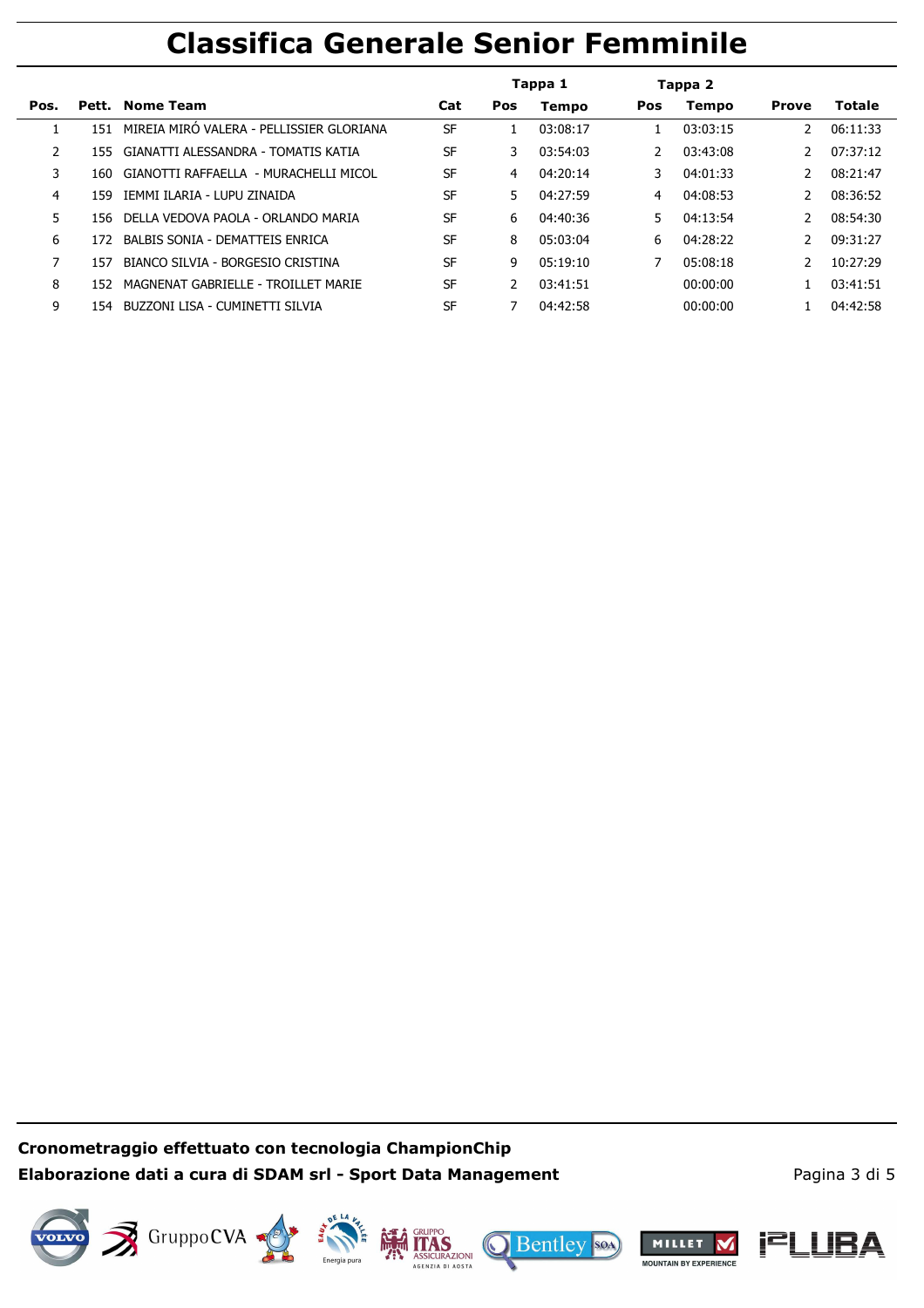## **Classifica Generale Senior Maschile**

|              |    |                                              |           |              | Tappa 1      |              | Tappa 2      |              |               |
|--------------|----|----------------------------------------------|-----------|--------------|--------------|--------------|--------------|--------------|---------------|
| Pos.         |    | Pett. Nome Team                              | Cat       | Pos          | <b>Tempo</b> | Pos          | <b>Tempo</b> | <b>Prove</b> | <b>Totale</b> |
| $\mathbf{1}$ |    | 1 EYDALLIN MATTEO - TRENTO DENIS             | SM        | $\mathbf{1}$ | 02:42:45     | $\mathbf{1}$ | 02:36:14     | 2            | 05:18:59      |
| 2            |    | 42 ANTONIOLI ROBERT - BOSCACCI MICHELE       | <b>SM</b> | 3            | 02:45:59     | 2            | 02:37:11     | 2            | 05:23:11      |
| 3            |    | 3 GACHET XAVIER - SEVENNEC ALEXIS            | SM        | 4            | 02:47:16     | 3            | 02:37:16     | 2            | 05:24:33      |
| 4            | 44 | BECCARI FILIPPO - KUHAR NEJC                 | <b>SM</b> | 2            | 02:45:57     | 4            | 02:41:39     | 2            | 05:27:36      |
| 5            | 10 | CAZZANELLI FRANCOIS - MATHEO JACQUEMOUD      | <b>SM</b> | 6            | 02:54:56     | 5            | 02:41:52     | 2            | 05:36:48      |
| 6            | 43 | MORIONDO PAOLO - POZZI VALERIO               | <b>SM</b> | 5            | 02:52:48     | 7            | 02:47:18     | 2            | 05:40:06      |
| 7            | 30 | FAZIO ALBERTO - FAZIO FULVIO                 | SM        | 7            | 02:57:06     | 6            | 02:47:00     | 2            | 05:44:06      |
| 8            |    | 12 SBALBI TONY - SELETTO ALAIN               | SM        | 8            | 02:58:33     | 8            | 02:49:35     | 2            | 05:48:08      |
| 9            |    | 4 GACHET PIERRE-FRANÇOIS - QUENTIN MERCIER   | SM        | 11           | 03:05:43     | 9            | 02:51:30     | 2            | 05:57:14      |
| 10           |    | 7 BATHELEMY JULIEN - JEAN ANTOINE            | <b>SM</b> | 9            | 03:04:47     | 11           | 02:53:42     | 2            | 05:58:29      |
| 11           |    | 5 MARTI MARCEL - MARTI WERNER                | SM        | 10           | 03:05:03     | 12           | 02:54:42     | 2            | 05:59:45      |
| 12           | 9  | RIGHI FILIPPO - ROTTMOSER JOSEF              | <b>SM</b> | 13           | 03:07:12     | 10           | 02:53:24     | 2            | 06:00:36      |
| 13           | 92 | COLLE' FRANCO - STACCHETTI MATTEO            | <b>SM</b> | 12           | 03:06:07     | 13           | 02:54:54     | 2            | 06:01:01      |
| 14           |    | 82 GADIN FLAVIO - PIVANO GIUSEPPE            | <b>SM</b> | 15           | 03:08:52     | 14           | 02:58:41     | 2            | 06:07:34      |
| 15           | 27 | CRAFFONARA LOIS - VERGINER ROMAN             | SM        | 14           | 03:08:12     | 15           | 03:01:05     | 2            | 06:09:17      |
| 16           | 95 | BASOLO ANDREA - DEINI ERVIN                  | <b>SM</b> | 16           | 03:09:45     | 17           | 03:04:41     | 2            | 06:14:27      |
| 17           | 91 | BATTEL CARLO - PELLISSIER JEAN               | <b>SM</b> | 17           | 03:09:51     | 22           | 03:06:45     | 2            | 06:16:37      |
| 18           |    | 11 MILLIUS STÉPHANE - ROSAZZA AMOS           | <b>SM</b> | 18           | 03:16:24     | 16           | 03:04:38     | 2            | 06:21:03      |
| 19           | 14 | BONDIOLI MARZIO - CINESI MICHEL              | SM        | 19           | 03:16:39     | 19           | 03:05:03     | 2            | 06:21:43      |
| 20           | 39 | CONSAGRA CLAUDIO - YEUILLA DANIEL            | <b>SM</b> | 21           | 03:21:51     | 18           | 03:04:53     | 2            | 06:26:45      |
| 21           | 58 | GIGLIO MATTEO - OLLIVERI RICCARDO            | <b>SM</b> | 20           | 03:18:43     | 24           | 03:08:28     | 2            | 06:27:11      |
| 22           | 62 | DA COL ALBERTO - OUVRIER GIUSEPPE            | <b>SM</b> | 22           | 03:22:17     | 20           | 03:05:13     | 2            | 06:27:30      |
| 23           | 94 | GIOVANETTO NADIR - PERON ANDREA              | <b>SM</b> | 24           | 03:23:21     | 21           | 03:05:27     | 2            | 06:28:48      |
| 24           | 24 | STIFTER HARTMANN - UNTERHUBER GERHARD        | SM        | 26           | 03:25:49     | 23           | 03:07:20     | 2            | 06:33:10      |
| 25           |    | 22 CIVEROLO CLAUDIO - PASSARE ENZO           | SM        | 27           | 03:27:15     | 25           | 03:14:30     | 2            | 06:41:45      |
| 26           | 70 | ENRICI MAURIZIO - PANZERA LORENZO            | <b>SM</b> | 23           | 03:22:23     | 28           | 03:21:21     | 2            | 06:43:44      |
| 27           | 49 | CAPPELLETTI FABIO - MARTINETTI WALTER        | <b>SM</b> | 29           | 03:36:55     | 27           | 03:18:46     | 2            | 06:55:41      |
| 28           | 71 | JOUX CHRISTIAN - JUNOD MASSIMO               | <b>SM</b> | 30           | 03:37:57     | 29           | 03:21:29     | 2            | 06:59:27      |
| 29           |    | 8 BLIEMSRIEDER BERNHARD - SCHMIDT GREGOR     | SM        | 31           | 03:38:31     | 30           | 03:21:34     | 2            | 07:00:05      |
| 30           |    | 26 IRSARA ANDREAS - IRSARA RENE'             | SM        | 28           | 03:34:40     | 32           | 03:29:54     | 2            | 07:04:34      |
| 31           |    | 21 FIORI ANDREA - MACCHETTO NICOLA           | SM        | 32           | 03:42:08     | 31           | 03:23:21     | 2            | 07:05:29      |
| 32           | 47 | DELLA MEA GIUSEPPE - MEIZINGER PAOLO         | SM        | 39           | 03:54:10     | 26           | 03:16:42     | 2            | 07:10:53      |
| 33           | 40 | BROGGINI PIETRO - BUONOMINI GIACOMO          | SM        | 35           | 03:46:02     | 33           | 03:30:18     | 2            | 07:16:21      |
| 34           | 55 | ALLIOD MICHELE - BORDET DAVIDE               | SM        | 33           | 03:43:25     | 34           | 03:33:27     | 2            | 07:16:52      |
| 35           | 46 | CLERINO REMO - GROSJACQUES HENRI             | SM        | 34           | 03:45:39     | 35           | 03:34:05     | 2            | 07:19:44      |
| 36           | 59 | BERTHOD SILVANO - DUCRET ALEX                | SM        | 36           | 03:46:42     | 36           | 03:34:20     | 2            | 07:21:03      |
| 37           | 68 | ANASTASI LUCA - RUATTO MARIO                 | SM        | 40           | 03:55:18     | 39           | 03:35:30     | 2            | 07:30:48      |
| 38           | 85 | MAGUET ROBERTO - NAVILLOD MAURO              | SM        | 38           | 03:52:37     | 41           | 03:42:17     | 2            | 07:34:54      |
| 39           | 48 | BUZZI DAMIANO - GARLASCHINI DAVIDE           | SM        | 44           | 04:01:05     | 38           | 03:34:45     | 2            | 07:35:51      |
| 40           | 75 | TRENTAZ LUIGI - TURCOTTI HENRY               | SM        | 48           | 04:02:48     | 37           | 03:34:37     | 2            | 07:37:25      |
| 41           | 72 | DALLA ZANNA FLAVIO - TORRETTA FRANCO         | SM        | 37           | 03:52:01     | 46           | 03:47:20     | 2            | 07:39:21      |
| 42           |    | 33 FRANCO ENRICO - PIGAGLIO ANDREA           | SM        | 42           | 03:58:40     | 40           | 03:41:04     | 2            | 07:39:44      |
| 43           | 20 | BARREL DONATO - CHARREY DAMIANO              | SM        | 41           | 03:58:23     | 42           | 03:42:27     | 2            | 07:40:51      |
| 44           | 37 | IAVELLI GIANLUCA - ROMANA DANILO             | SM        | 43           | 03:59:17     | 43           | 03:43:55     | 2            | 07:43:13      |
| 45           |    | 158 GALLIANO ROBERTO MARCO - MARTINALE PAOLA | SM        | 47           | 04:02:27     | 44           | 03:46:13     | 2            | 07:48:41      |

#### **Cronometraggio effettuato con tecnologia ChampionChip Elaborazione dati a cura di SDAM srl - Sport Data Management** Pagina 4 di 5











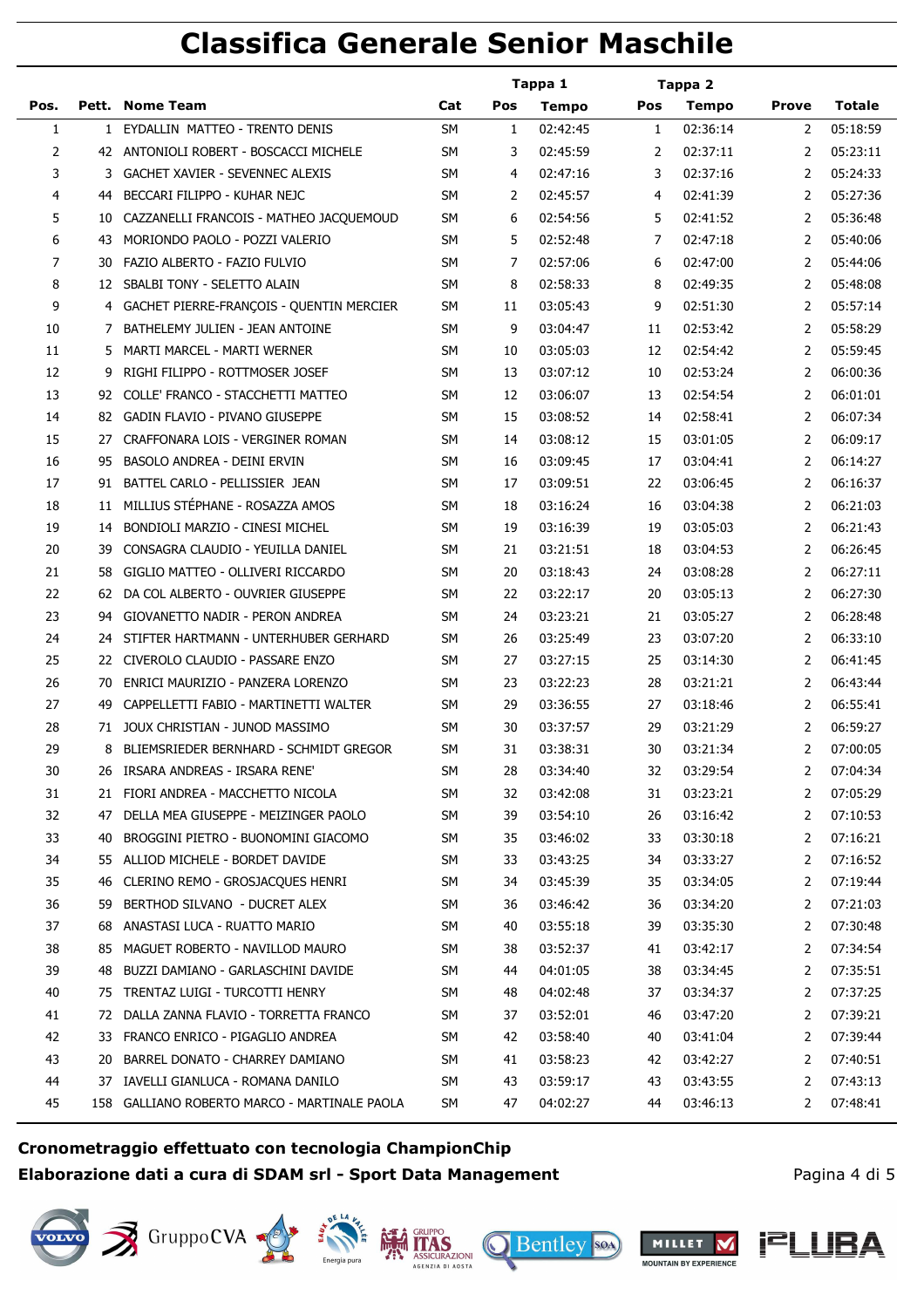### **Classifica Generale Senior Maschile**

|      |              |                                               | Tappa 1   |     |              | Tappa 2 |              |                |               |
|------|--------------|-----------------------------------------------|-----------|-----|--------------|---------|--------------|----------------|---------------|
| Pos. |              | Pett. Nome Team                               | Cat       | Pos | <b>Tempo</b> | Pos     | <b>Tempo</b> | <b>Prove</b>   | <b>Totale</b> |
| 46   | 50           | LORENZI FABRIZIO - SCANDROGLIO LORENZO        | <b>SM</b> | 45  | 04:01:53     | 50      | 03:53:02     | 2              | 07:54:56      |
| 47   | 17           | PELLEGRINI MARIO RINALDO - TESTA ANDREA VIRGI | <b>SM</b> | 51  | 04:08:00     | 45      | 03:47:01     | 2              | 07:55:01      |
| 48   | 69           | BRETTI GIACOMO - MONTI LUCA                   | <b>SM</b> | 53  | 04:09:57     | 47      | 03:47:53     | 2              | 07:57:51      |
| 49   | 98           | CHADEL ALEX - VILLA GIUSEPPE                  | <b>SM</b> | 56  | 04:14:05     | 48      | 03:50:38     | 2              | 08:04:44      |
| 50   | 35           | MATTALIA STEFANO - PELAGATTII ANDREA          | <b>SM</b> | 57  | 04:14:08     | 49      | 03:52:46     | 2              | 08:06:54      |
| 51   | 73           | RAPETTI MARCO - STEVENIN MAURO                | <b>SM</b> | 50  | 04:07:49     | 55      | 04:00:47     | 2              | 08:08:36      |
| 52   | 89           | MERGOZZI CRISTIANO - VILLA DAMIANO            | <b>SM</b> | 58  | 04:14:56     | 52      | 03:58:14     | 2              | 08:13:10      |
| 53   | 16           | BARZASI MARCO - BENZONI GIACOMO               | <b>SM</b> | 52  | 04:09:47     | 59      | 04:04:48     | 2              | 08:14:36      |
| 54   | 61           | <b>BOVO GABRIELE - TROPIANO ANDREA</b>        | <b>SM</b> | 54  | 04:11:16     | 60      | 04:05:24     | $\overline{2}$ | 08:16:41      |
| 55   | 77           | BOSCHIAZZO ALBERTO - TORRETTA ANNA            | <b>SM</b> | 60  | 04:19:22     | 56      | 04:00:59     | 2              | 08:20:21      |
| 56   | 84           | <b>BRUSAFERRO ANTONIO - NEX ANDREA</b>        | <b>SM</b> | 62  | 04:23:28     | 53      | 03:58:35     | 2              | 08:22:03      |
| 57   | 38           | OLIVERO MASSIMO - SCLAVO DANIELE              | <b>SM</b> | 64  | 04:25:44     | 57      | 04:02:35     | $\overline{2}$ | 08:28:19      |
| 58   | 87           | CAUCINO ROBERTO - REY JEROME                  | <b>SM</b> | 67  | 04:32:56     | 54      | 03:58:38     | 2              | 08:31:34      |
| 59   | 32           | API ALBERTO - BRUNA SILVANO                   | <b>SM</b> | 69  | 04:34:40     | 51      | 03:56:56     | 2              | 08:31:37      |
| 60   | 23           | QUAGINI LUCA - SCAGLIARINI MAURO              | <b>SM</b> | 59  | 04:15:20     | 64      | 04:18:27     | 2              | 08:33:47      |
| 61   | 51           | GIACOLETTI LUCA - PADERNO MARCO               | <b>SM</b> | 63  | 04:25:40     | 61      | 04:08:10     | 2              | 08:33:50      |
| 62   | 97           | COLLÉ ANDREA - STEVENIN PAOLO                 | <b>SM</b> | 71  | 04:38:32     | 58      | 04:03:23     | $\overline{2}$ | 08:41:55      |
| 63   | 78           | ABATE FRANCESCO - FINOTELLO GIANLUCA          | <b>SM</b> | 66  | 04:29:45     | 62      | 04:15:43     | 2              | 08:45:28      |
| 64   | 54           | MINA ENRICO - VALENTINI MASSIMILIANO          | <b>SM</b> | 68  | 04:33:03     | 65      | 04:21:33     | $\overline{2}$ | 08:54:36      |
| 65   | 81           | FUSINAZ JOEL - PICCHIOTTINO FRANCO            | <b>SM</b> | 75  | 04:45:48     | 63      | 04:15:46     | 2              | 09:01:35      |
| 66   | 31           | GIORDANO RUDI - ODASSO CLAUDIO                | <b>SM</b> | 55  | 04:12:49     | 76      | 04:49:27     | 2              | 09:02:16      |
| 67   | 74           | ROSSETTO MARCO - TURCOTTI ANDRE               | <b>SM</b> | 70  | 04:36:23     | 72      | 04:29:39     | $\overline{2}$ | 09:06:03      |
| 68   | 53           | MAZZUCCHELLI MAURO - UGAZIO CLAUDIO           | <b>SM</b> | 74  | 04:44:08     | 67      | 04:21:58     | $\overline{2}$ | 09:06:06      |
| 69   | 60           | DODARO EUGENIO - PICHI GIORGIO                | <b>SM</b> | 73  | 04:40:18     | 73      | 04:31:22     | 2              | 09:11:40      |
| 70   | 34           | BONADÉ RIS FRANCO - D'ALTOÉ GIAMPIERO         | <b>SM</b> | 77  | 04:46:07     | 70      | 04:25:35     | 2              | 09:11:42      |
| 71   | 41           | BATTAGLIA STEFANO - POZZI ANDREA              | <b>SM</b> | 79  | 04:53:10     | 66      | 04:21:49     | 2              | 09:15:00      |
| 72   | $\mathbf{2}$ | CASTELLET JOSEP - SAGUÉS CARLES               | <b>SM</b> | 80  | 04:54:50     | 68      | 04:24:34     | 2              | 09:19:25      |
| 73   | 45           | BAZZOLI ALAIN - BONAZZA MAURO                 | <b>SM</b> | 78  | 04:46:37     | 74      | 04:35:43     | 2              | 09:22:20      |
| 74   |              | 96 ANSERME' ALESSANDRO - BOSC SAVERIO         | SM        | 76  | 04:45:51     | 75      | 04:41:10     | 2              | 09:27:02      |
| 75   |              | 56 ALDO BAUDIN - OSVALDO BAUDIN               | SM        | 83  | 05:03:50     | 69      | 04:25:16     | 2              | 09:29:06      |
| 76   | 29.          | NASI SIMONE - TORNATORE ELENA                 | <b>SM</b> | 85  | 05:08:32     | 71      | 04:28:29     | 2              | 09:37:01      |
| 77   | 67           | NAUDIN FABIO - REZZARO DANIELE                | <b>SM</b> | 84  | 05:06:08     | 77      | 04:56:32     | 2              | 10:02:40      |
| 78   | 19           | CURNIS NAZARENO - TOSI GIULIA                 | <b>SM</b> | 81  | 04:56:01     | 79      | 05:11:49     | 2              | 10:07:51      |
| 79   | 86           | MERLETTI ARMANDO - PERIN SARA                 | SM        | 86  | 05:13:20     | 78      | 04:59:59     | 2              | 10:13:19      |
| 80   | 83.          | COLAJANNI ENRICO - TITOLO ENRICO              | SM        | 25  | 03:24:41     |         | 00:00:00     | 1              | 03:24:41      |
| 81   |              | 65 ARESCA ROBERTO - TORMENA FABIO             | <b>SM</b> | 46  | 04:02:02     |         | 00:00:00     | 1              | 04:02:02      |
| 82   | 80.          | MASSIMO MARTINI - ROBERTO BIDESE              | <b>SM</b> | 49  | 04:07:42     |         | 00:00:00     | 1              | 04:07:42      |
| 83   | 66           | BIANCHI VINCENT - GAIDA MARCO                 | SM        | 61  | 04:19:37     |         | 00:00:00     | 1              | 04:19:37      |
| 84   | 93           | CANEPA EZIO - GIANNELLI EMANUELE              | SM        | 65  | 04:26:56     |         | 00:00:00     | 1              | 04:26:56      |
| 85   | 88           | BERGER ROGER - MENEL STEPHANE                 | SM        | 72  | 04:40:16     |         | 00:00:00     | 1              | 04:40:16      |
| 86   |              | 57 COMMOD GUGLIELMO - MERCURIALI MASSIMILIANO | SM        | 82  | 05:02:20     |         | 00:00:00     | 1              | 05:02:20      |

**Cronometraggio effettuato con tecnologia ChampionChip Elaborazione dati a cura di SDAM srl - Sport Data Management** Pagne and Pagina 5 di 5











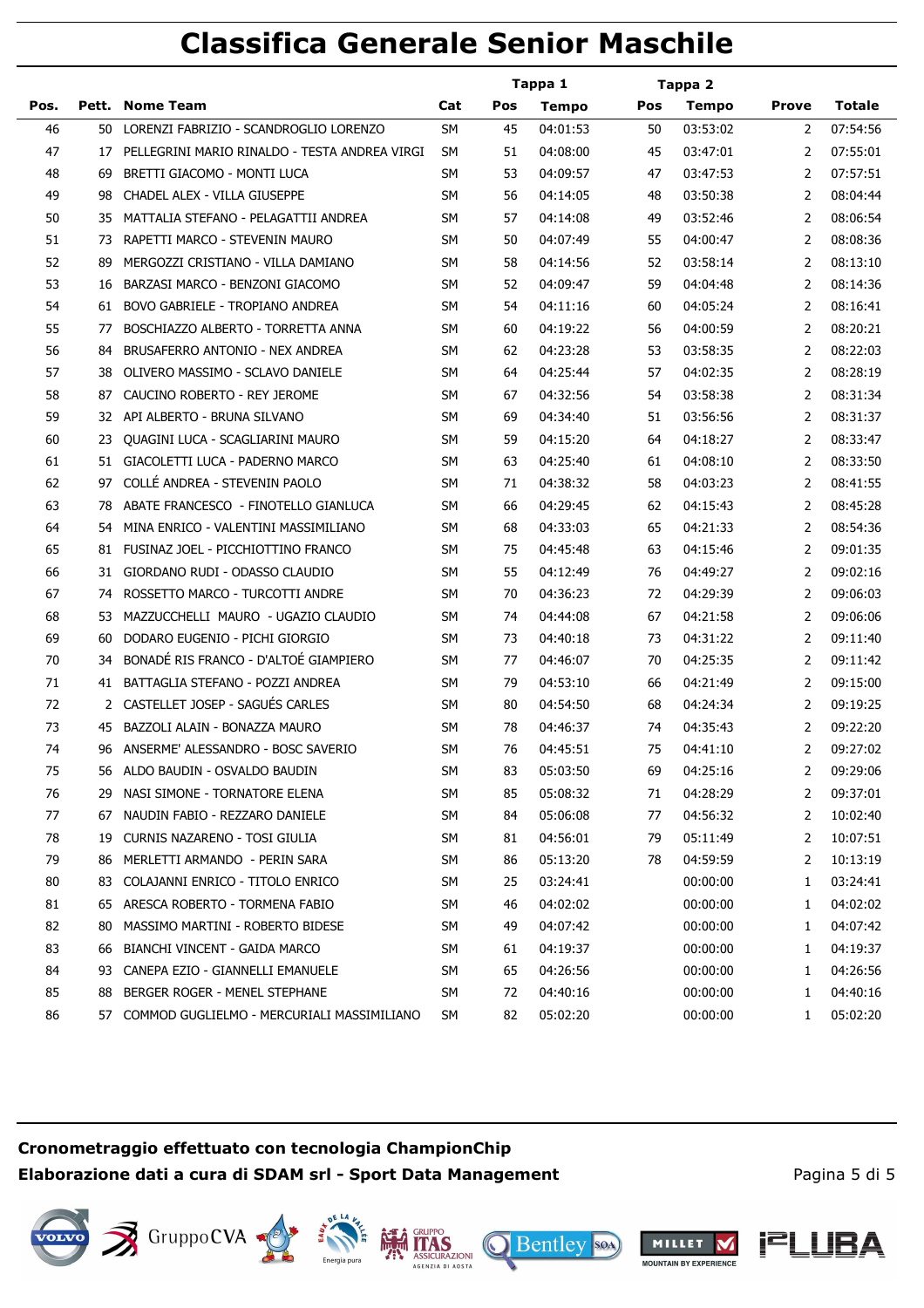





# **Classifica Generale Cadetti Maschile**

|      |                                      |           | Tappa 1 |          | Tappa 2 |          |              |          |
|------|--------------------------------------|-----------|---------|----------|---------|----------|--------------|----------|
| Pos. | Pett. Nome Team                      | Cat       | Pos     | Tempo    | Pos     | Tempo    | <b>Prove</b> | Totale   |
|      | 321 BARDEA SILVIO - PURICELLI SIMONE | СM        |         | 00:00:00 |         | 01:27:31 |              | 01:27:31 |
|      | 323 FAVRE JORDI - MUS ERIK           | <b>CM</b> |         | 00:00:00 |         | 01:56:06 |              | 01:56:06 |
|      | 322 BOVARD ROGER - COGNEIN ENRICO    | <b>CM</b> |         | 00:00:00 |         | 02:18:01 |              | 02:18:01 |

**Cronometraggio effettuato con tecnologia ChampionChip Elaborazione dati a cura di SDAM srl - Sport Data Management** Pagina 1 di 3



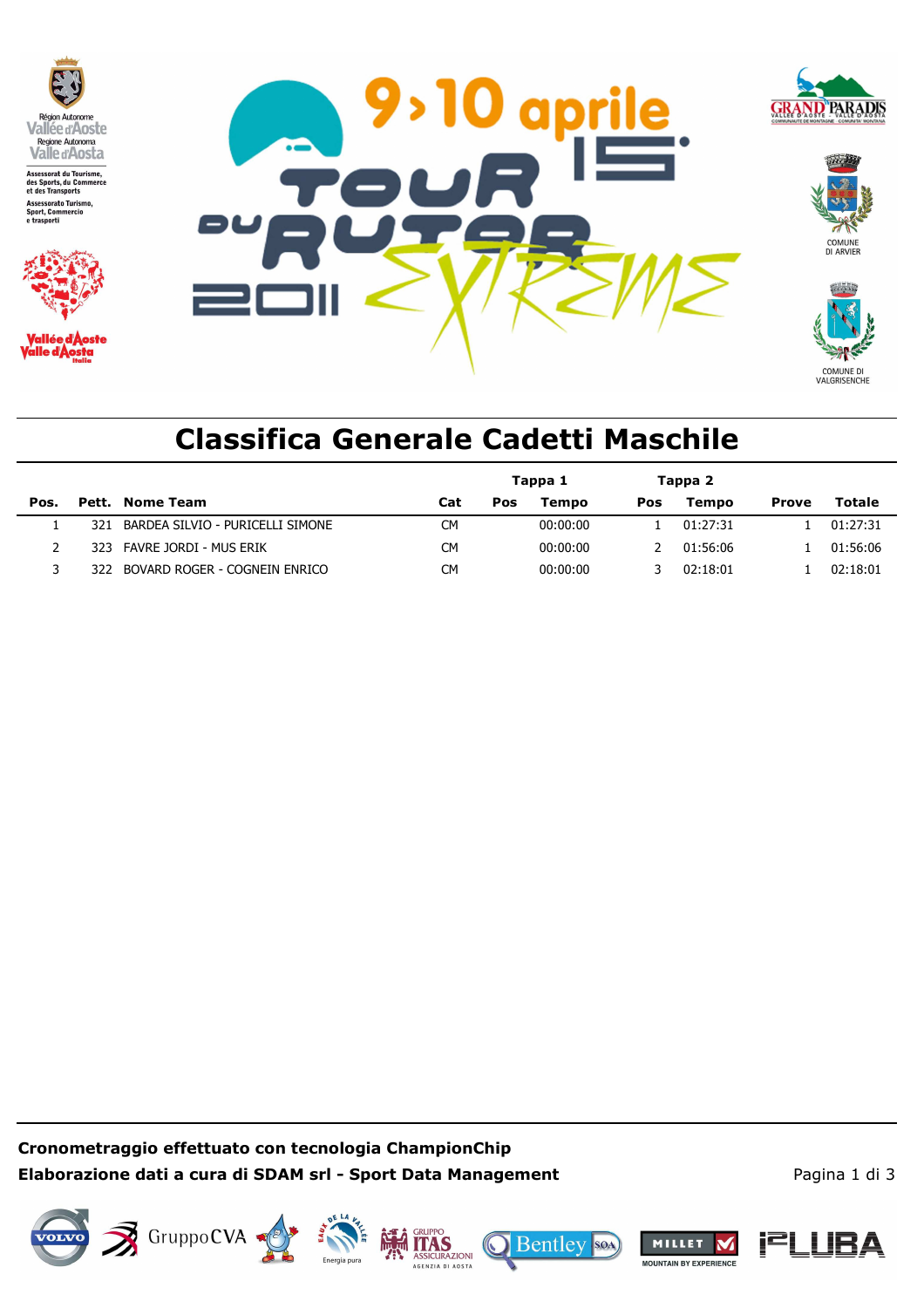# **Classifica Generale Junior Femminile**

|      |      |                                           |     | Tappa 1 |          |            | Tappa 2  |       |          |
|------|------|-------------------------------------------|-----|---------|----------|------------|----------|-------|----------|
| Pos. |      | Pett. Nome Team                           | Cat | Pos     | Tempo    | <b>Pos</b> | Tempo    | Prove | Totale   |
|      | 301  | BORGNET LOUISE - MOLLARET AXELLE          | JF  |         | 02:06:13 |            | 01:34:29 | 2     | 03:40:43 |
|      | 302. | CAZZANELLI ALESSANDRA - FIETCHER JENNIFER | JF  |         | 02:27:51 |            | 01:45:55 |       | 04:13:46 |

**Cronometraggio effettuato con tecnologia ChampionChip Elaborazione dati a cura di SDAM srl - Sport Data Management** Pagne and Pagina 2 di 3